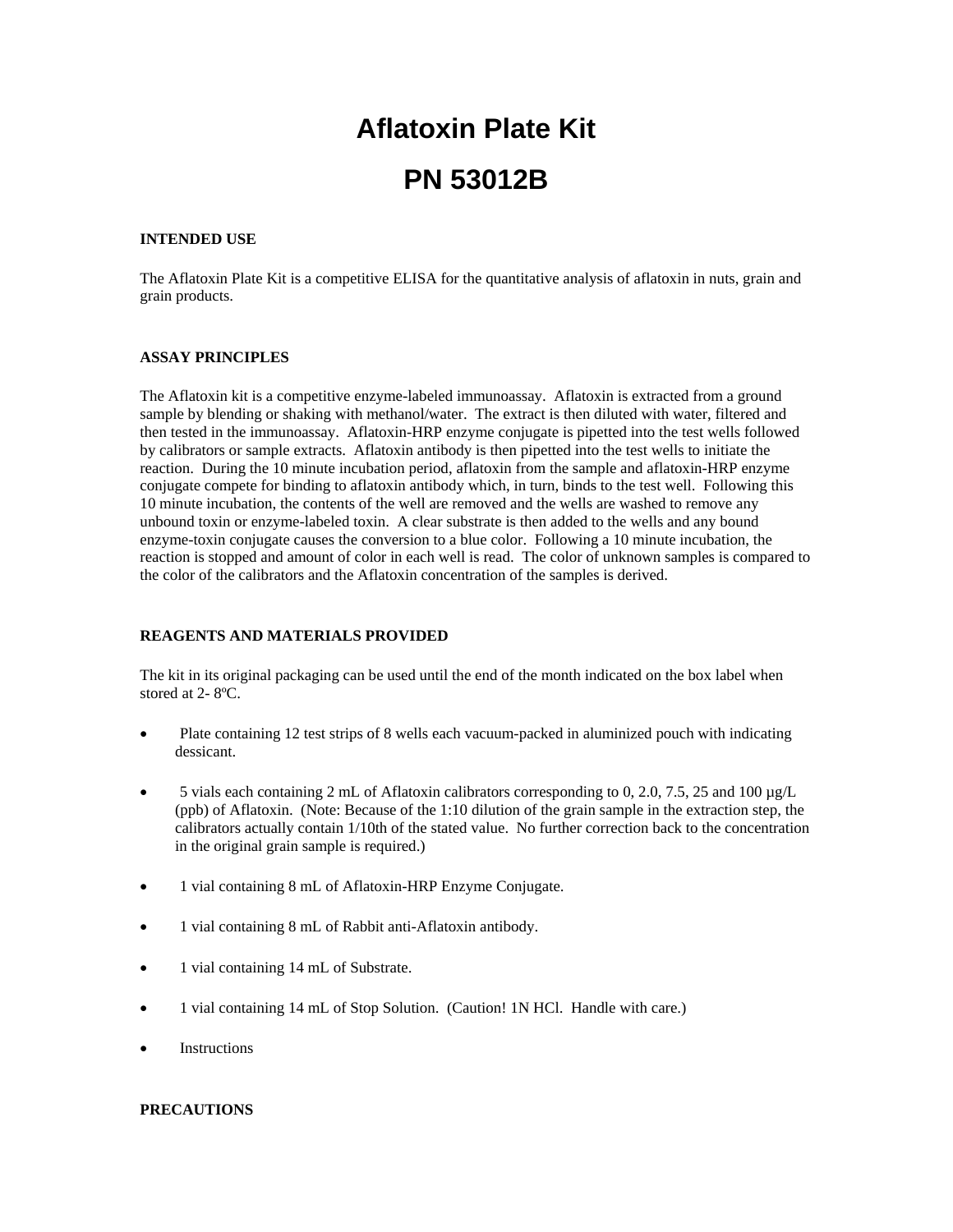- 1. Each reagent is optimized for use in the Aflatoxin Plate Kit. Do not substitute reagents from any other manufacturer into the test kit. Do not combine reagents from other Aflatoxin Plate Kits with different Lot numbers.
- 2. Dilution or adulteration of reagents or samples not called for in the procedure may result in inaccurate results.
- 3. Do not use reagents after expiration date.
- 4. Reagents should be brought to room temperature, 20-28ºC (62-82ºF) prior to use. Avoid prolonged (> 24 hours) storage at room temperature.
- 5. Aflatoxin is a very toxic substance. Dispose of all liquids in a plastic container containing household bleach (minimum 10%). All labware should be soaked for at least 1 hour in a 30% solution of household bleach. Avoid contact of skin and mucous membranes with reagents and sample extracts by wearing gloves and protective apparel. If exposure of skin and mucous membranes to liquids should occur, immediately flush with water.
- 6. The Stop Solution is 1N hydrochloric acid. Avoid contact with skin and mucous membranes. Immediately clean up any spills and wash area with copious amounts of water. If contact should occur, immediately flush with copious amounts of water.

#### **MATERIALS REQUIRED BUT NOT PROVIDED**

- 1. Laboratory quality distilled or deionized water.
- 2. Methanol, ACS grade
- 3. Graduated cylinder, 100 ml or larger.
- 4. Glassware for sample extraction and extract collection.
- 5. Filters, Whatman GF/A or equivalent
- 6. Pipet with disposable tips capable of dispensing  $50 \mu L$ .
- 7. Multi-channel pipet; 8 channel capable of dispensing 50 and 100 µL.
- 8. Paper towels or equivalent absorbent material.
- 9. Microwell plate or strip reader with 450nm filter.
- 10. Timer
- 11. Blender

### **EXTRACTION SOLUTION PREPARATION**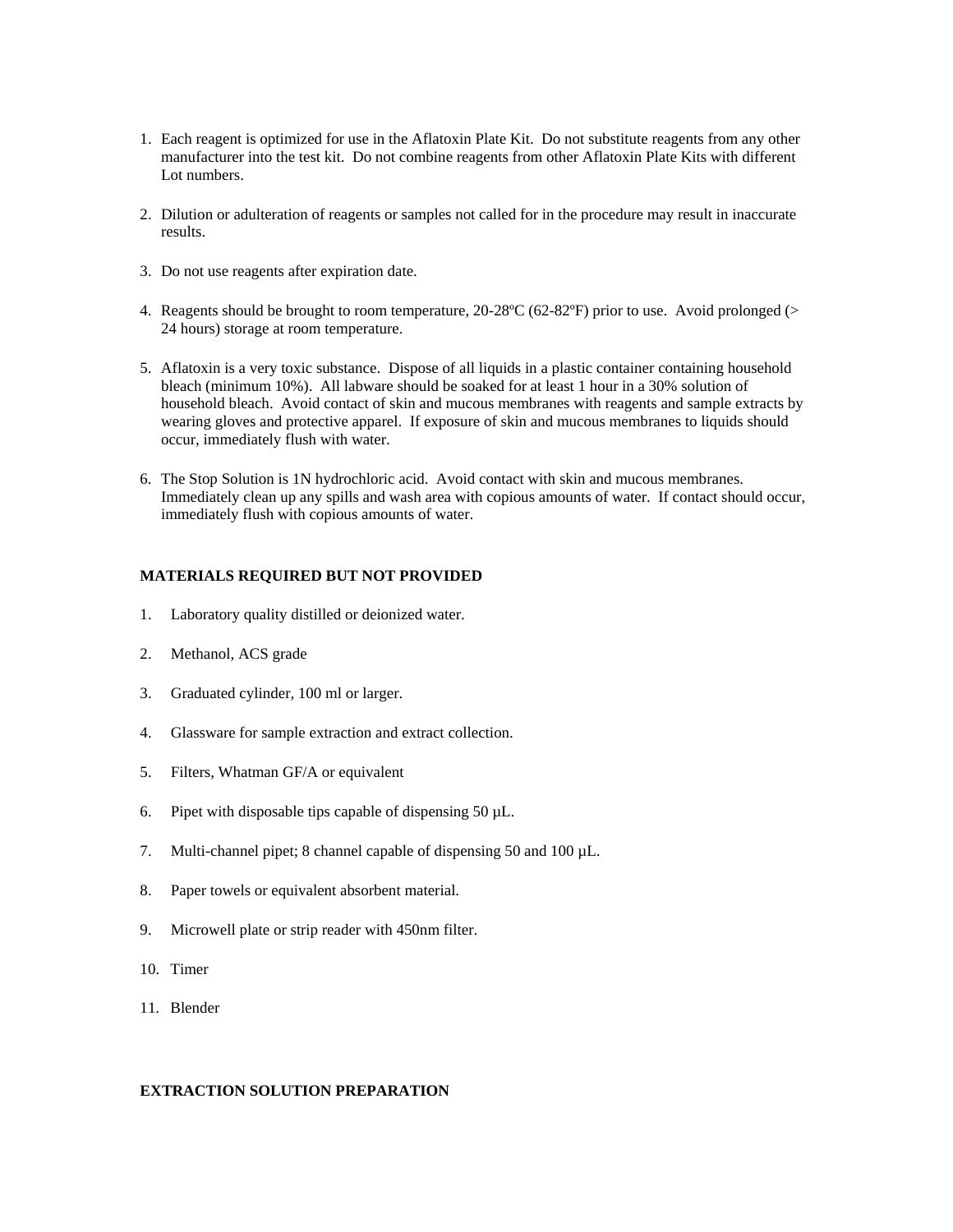- 1. Carefully measure 20 mL of distilled or deionized water for each 100 mL being prepared and transfer to a clean glass container with tight-fitting lid.
- 2. Carefully measure 80 mL of Methanol for each 100 mL being prepared and add to the container.
- 3. Cover and swirl to mix completely. Store tightly sealed to minimize evaporation.

## **SAMPLE PREPARATION**

- 1. Grind samples to pass a 20 mesh sieve and thoroughly mix prior to sub-sampling. Samples not being immediately analyzed should be stored refrigerated.
- 2. Weigh 50 g ground sample and 5.0 g NaCl and transfer to clean blender jar.
- 3. Add 100 mL of 80% Methanol/water to the jar.
- 4. Blend for 1 minute in a high-speed blender.
- 5. Filter a minimum of 10 mL through a glass fiber filter.
- 6. Dilute 5 mL of extract with 20 mL of water and mix thoroughly.
- 7. Filter through a glass fiber filter.

**TEST PROCEDURE** (Note: Running calibrators and samples in duplicate will improve assay precision and accuracy.)

- 1. Allow reagents and sample extracts to reach room temperature prior to running the test.
- 2. Place the appropriate number of test wells and into a microwell holder. Be sure to re-seal unused wells in the zip-lock bag with dessicant.
- 3. Dispense **50 µL of Enzyme Conjugate** into each test well.
- 4. Using a pipet with disposable tips, add **50 uL of calibrators and samples** to the appropriate test wells. Be sure to use a clean pipet tip for each.
- 5. Dispense **50 µL of Antibody Solution** into each test well.
- 6. Incubate the test wells for **10 minutes**.
- 7. Dump the contents of the wells into an appropriate waste container. Fill the wells to overflowing with tap water and dump. Repeat 4X for a total of five washes.
- 8. Following the last wash tap the inverted wells onto absorbent paper to remove the last of the wash solution.
- 9. Dispense **100 µL of Substrate** into each well.
- 10. Incubate the wells for **10 minutes**.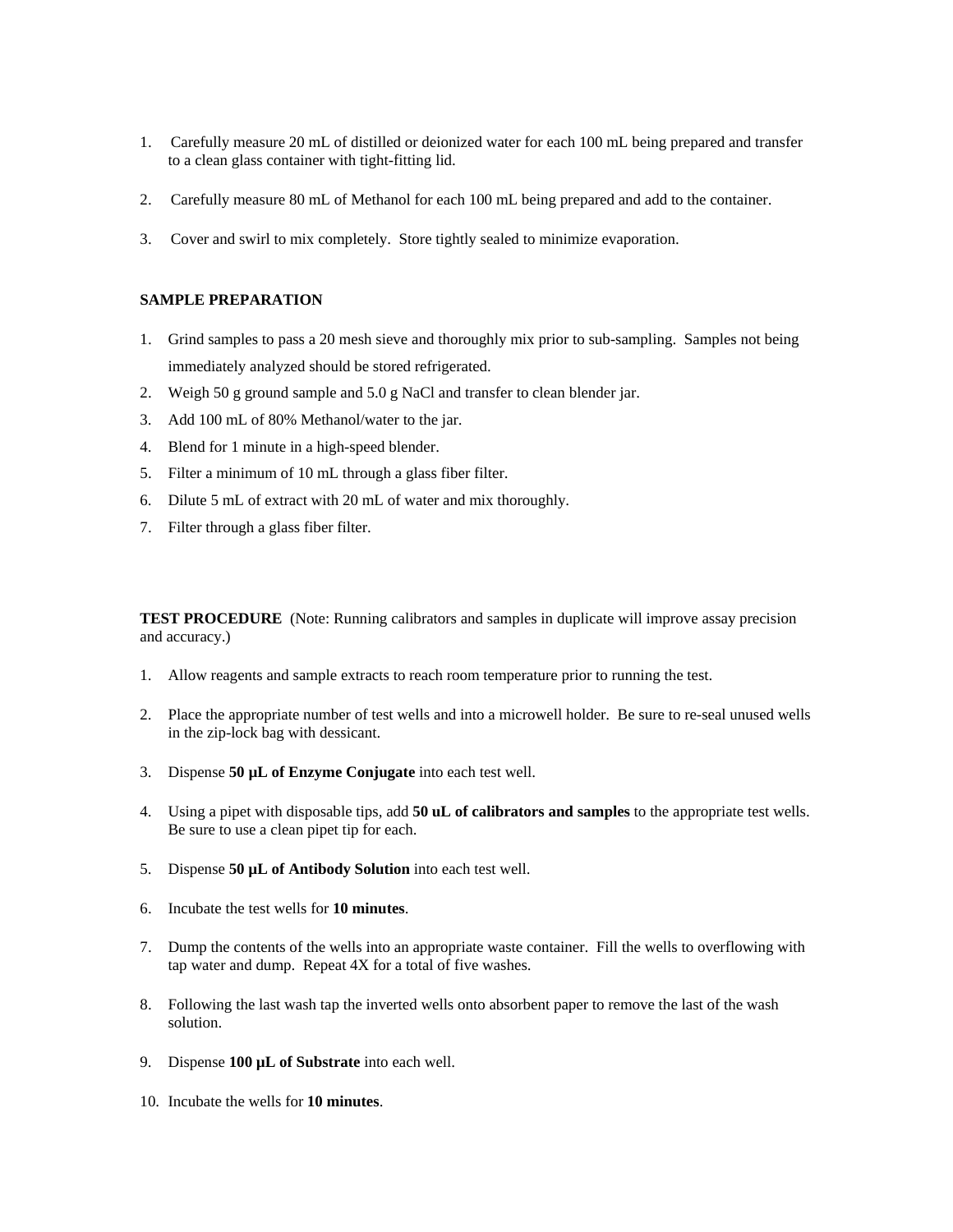- 11. Dispense **100 µL of Stop Solution** into each test well.
- 12. Read and record the absorbance of the wells at 450nm using a strip or plate reader.

## **RESULTS INTERPRETATION**

1. Semi-quantitative results can be derived by simple comparison of the sample absorbance's to the absorbance of the calibrator wells: Sample containing less color than a calibrator well have a concentration of Aflatoxin greater than the concentration of the calibrator. Samples containing more color than a calibrator well have a concentration less than the concentration of the calibrator.

2. Quantitative interpretation requires graphing the absorbances of the calibrators (X axis) versus the log of the calibrator concentration (Y axis) on semi-log graph paper. A straight line is drawn through the calibrator points and the sample absorbances are located on the line. The corresponding point on the Y axis is the concentration of the sample. Samples with absorbances greater than the lowest calibrator or less than the highest calibrator must be reported as  $\lt 2$  ppb or  $>100$  ppb, respectively.

Alternatively, Abraxis can supply a spreadsheet template which can be used for data reduction. Please contact Abraxis for further details.

| Well        | <b>OD</b> | <b>Mean OD</b> | <b>SD</b> | $%$ RSD | %Bo  | <b>Concentration</b> |
|-------------|-----------|----------------|-----------|---------|------|----------------------|
| content     |           |                |           |         |      | (ppb)                |
| $0$ ppb     | 1.773     | 1.738          | 0.050     | 2.89    |      |                      |
|             | 1.702     |                |           |         |      |                      |
| 2 ppb       | 1.320     | 1.316          | 0.006     | 0.43    | 75.7 | 1.9                  |
|             | 1.312     |                |           |         |      |                      |
| $7.5$ ppb   | 0.825     | 0.831          | 0.008     | 1.02    | 47.8 | 8.2                  |
|             | 0.837     |                |           |         |      |                      |
| $25.0$ ppb  | 0.464     | 0.459          | 0.007     | 1.54    | 26.4 | 25.4                 |
|             | 0.454     |                |           |         |      |                      |
| $100.0$ ppb | 0.187     | 0.186          | 0.002     | 1.14    | 10.7 | 95.9                 |
|             | 0.184     |                |           |         |      |                      |
| Sample      | 0.663     | 0.685          | 0.030     | 4.44    | 39.4 | 12.4                 |
|             | 0.706     |                |           |         |      |                      |

The following table is for illustration only. A standard curve must be run with each assay run.

#### **SPECIFICITY**

The Abraxis Aflatoxin Plate Kit can't differentiate between the various Aflatoxins, but detects their presence to differing degrees. The following table shows the relative values for 50% Bo and the (%) crossreactivity versus Aflatoxin B1. All concentration are in parts per billion (ppb).

| Compound            | 50% Bo | <b>Cross-Reactivity</b> |  |
|---------------------|--------|-------------------------|--|
|                     | (ppb)  | $\mathcal{O}(0)$        |  |
| <b>Aflatoxin B1</b> | 9.8    |                         |  |
| Aflatoxin B2        | 39     | 25                      |  |
| Aflatoxin G1        | 39.5   | 25                      |  |
| Aflatoxin G2        | 221    |                         |  |